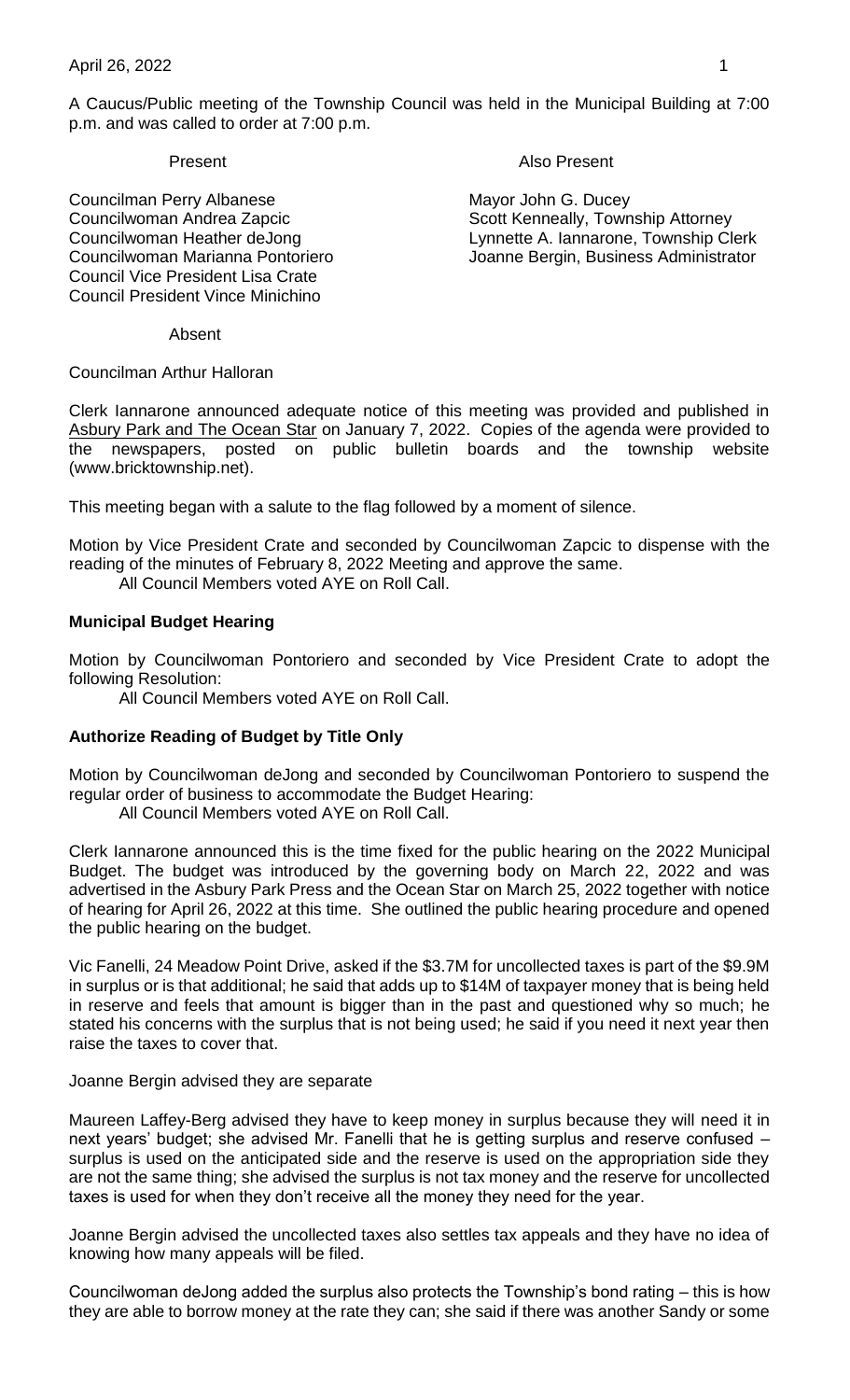#### April 26, 2022 2

type of disaster the surplus is used so they are able to cover those types of costs.

Nan Coll, 18 Greenbriar Boulevard, stated her displeasure with the way the Budget has been presented.

John O'Donnell, 32 Lagoon Drive, thanked all for the Nejecho Lagoon dredging.

John Sluka, 950 Sylvia Court, asked how much a better bond rating saves the Township.

Maureen Laffey-Berg advised she was not sure of the dollar amount but would get back to him.

Charles Bacon, 366 Rancocas Drive, said when the Mayor introduced the budget there were a few big hits – questioned if the Township was still self-insured and that was one big hit on health care and questioned the state-wide pension; he elaborated on holding \$10M in surplus; he stated his pleasure with user friendly budget and asked for some clarifications on Township employees retiring and new hires it has a big impact on the budget with salaries, benefits and retirement packages and feels this should be addressed at some point with these increases and why; he questioned the new police officers

Joanne Bergin advised yes to self-insured

Mayor Ducey advised \$500,000 in pension contributions.

Maureen Laffey-Berg advised the State determines the pension payment percentage; she said what everyone needs to understand with surplus it is a result of operations throughout the year it is not collection of taxes if you look at the annual financial statements on the Township webpage and look at sheets 19 through 21 it explains how the surplus amounted for that year and advised it comes through miscellaneous revenues not anticipated in the budget.

Mayor Ducey advised they used to have volunteer EMS now they have entirely paid EMS so all those employees are new and they made a commitment to the police chief to go up in numbers of police officers it was 123 when he became mayor and it is 146 as of yesterday to increase the safety – and when he became Mayor there was no building department inspectors – there was a contract with Toms River where they shared so they had replace the entire inspections department; he advised they have changed the philosophy with Community Policing because of the opioid problem in town and problem areas and committed to go up in numbers of police officers.

Councilwoman Pontoriero also explained the reason for hiring of new police officers and mentioned the various programs the police are involved in within the community.

There were no further comments from the public.

Motion by Councilwoman Zapcic and seconded by Councilwoman deJong to Close the public hearing on the budget.

All Council Members voted AYE on Roll Call.

Motion by Councilwoman deJong and seconded by Councilwoman Zapcic to Adopt the 2022 Municipal Budget:

All Council Members voted AYE on Roll Call.

## **Adoption of the 2022 Municipal Budget**

Council President announced the 2022 Brick Township Municipal Budget has been adopted.

Motion by Vice President Crate and seconded by Councilwoman deJong to adopt the following Resolutions:

All Council Members voted AYE on Roll Call.

#### **Authorize Acceptance of 2021 Audit**

Vice President Crate stated this resolution accepts the 2021 Audit. She advised there were no corrective actions or findings in this year's audit.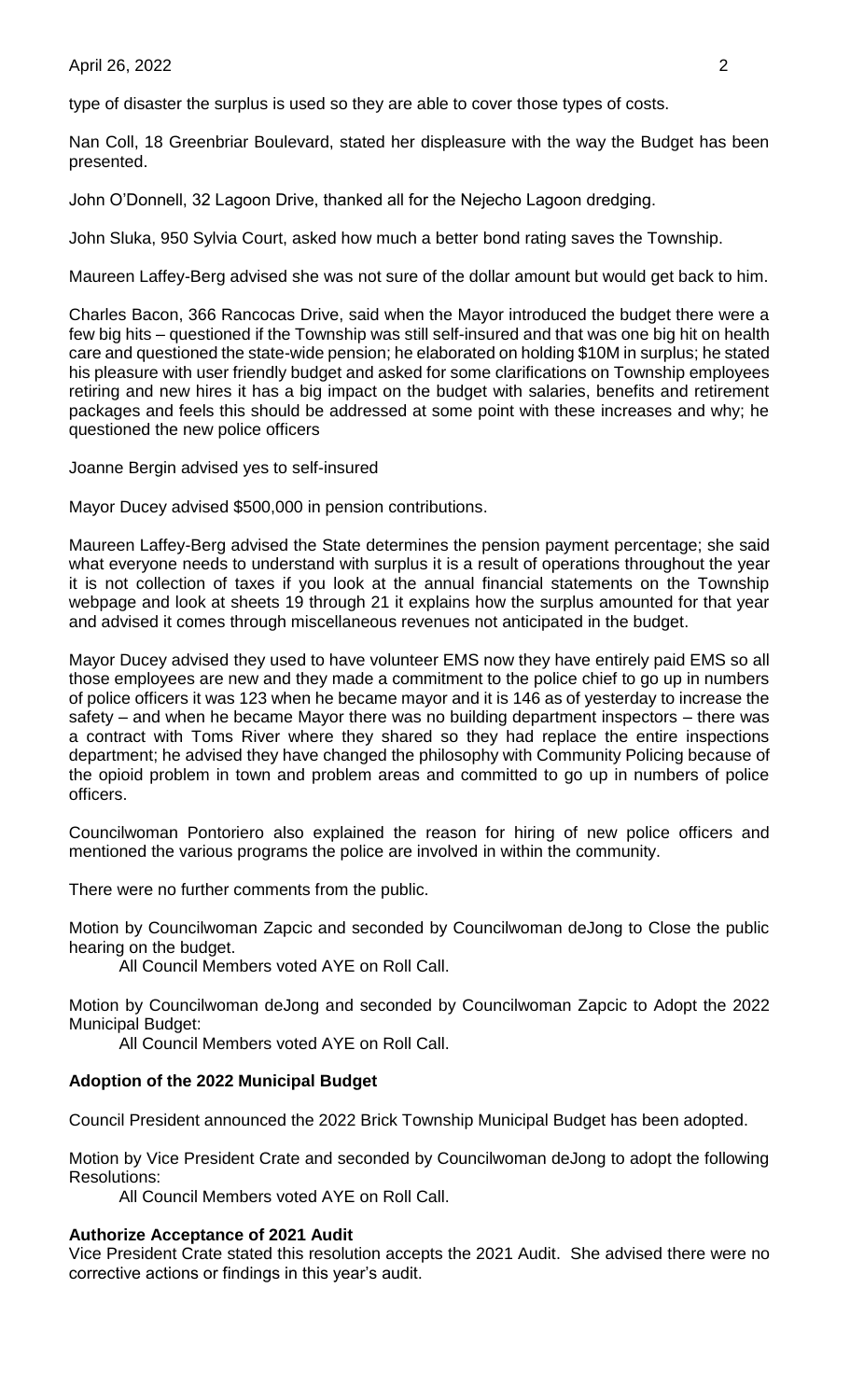# **Authorize 2022 Temporary Capital Budget**

Mayor Ducey stated this resolution authorizes a Temporary Capital Budget for 2022, specifically in the amount of \$300,000.00 as needed to initiate a dredging project slated to begin June 1. He said the Township's 2022 capital budget has not yet been approved, and this resolution allows us to secure this funding to start this project in advance of that as needed due to the timeline for dredge projects.

# **Amend Resolution No. 171-22 - Youth Leadership Grant – Brick Municipal Alliance Program**

Councilwoman Zapcic stated this resolution amends previous approval for the submission of a New Jersey Human Services Youth Leadership Grant request through the Governor's Council on Alcoholism and Drug Abuse in the amount of \$7,371.01. She said this amendment reflects an increase to Brick Township's program in the amount of \$1,415.53 and noted the funding will go to the Brick Municipal Alliance.

# **Authorize Award of Bid – Purchase & Delivery of Janitorial Supplies Remaining Items**

Councilwoman Pontoriero stated this resolution authorizes the award of bid for the purchase and delivery of janitorial supplies to W.B. Mason in accordance with an approved schedule of prices. She advised bid notices were provided to 43 vendors on the bidders list and seven requested bid packages of which one bid was received.

# **Authorize Award of Bid – Road Improvements to Lawrence Drive & Old Silverton Road**

Mayor Ducey stated this resolution authorizes the award of bid for road improvements to Lawrence Drive and Old Silverton Road to Z Brothers Concrete Contractors in the amount of \$335,325.38. He explained the scope of work for this project includes installation of stormwater drainage infrastructure, concrete curb and driveway aprons, reconstruction of curb ramps, full reconstruction of pavement, and general surface restoration. He advised bid notices were provided to 76 prospective bidders and 13 requested bid packages of which eight bids were received with prices ranging from \$335,325.38 to \$550,470.00, with Z Brothers being the lowest responsive, responsible bidder.

# **Authorize Award of Bid - Mobile Ice Cream Truck**

Councilwoman Pontoriero stated this resolution authorizes the award of bid for a mobile ice cream truck to Piper's Treats in the amount of \$2,800.00. She said the approved vendor agrees to visit the most frequented parks and playground areas from Memorial Day to Labor Day. She advised bid notices were provided to 106 bidders and seven picked up bid packages of which five bids were received, with Piper's Treats providing the highest bid.

# **Authorize Sale of Surplus Property – Solar Renewable Energy Certificates**

Councilwoman deJong stated this resolution authorizes the sale of surplus property via auction, specifically the 305 solar renewable energy credits generated from the rooftop solar panels at Town Hall. She advised the Township will utilize the services of Flett Exchange to administer the auction when the market price peaks.

## **Authorize Execution of Maintenance Agreement with the County of Ocean – Block 869.33 Lot 32 and Block 870 Lot 45**

Mayor Ducey stated this resolution authorizes the execution of a maintenance agreement with the County of Ocean for a recently-acquired open space parcel on Freedom Road and West Drive. He said this maintenance agreement is consistent with other land acquisitions, whereby the municipality agrees to maintain deed restricted open space within its borders.

# **Bond Releases/Reductions:**

Clerk Iannarone advised the following:

- Performance Bond Release for Home Mark Homes on Pine & Forest Avenues in the amount of \$16,711.59 being returned to the applicant and the Ocean First Letter of Credit No 1211 in the amount of \$150,404.14 being returned to Ocean First Bank.
- Inspection Fund Release for Scott's Masonry & General Contracting on Jack Martin Boulevard in the amount of \$250.00

# **Tax Collector:**

Joanne Bergin advised the following:

- Tax Overpayments for 2022 there are seven.
- Cancel & Escheat Premium Monies for Tax Sale Certificates there are five totaling \$38,200.00.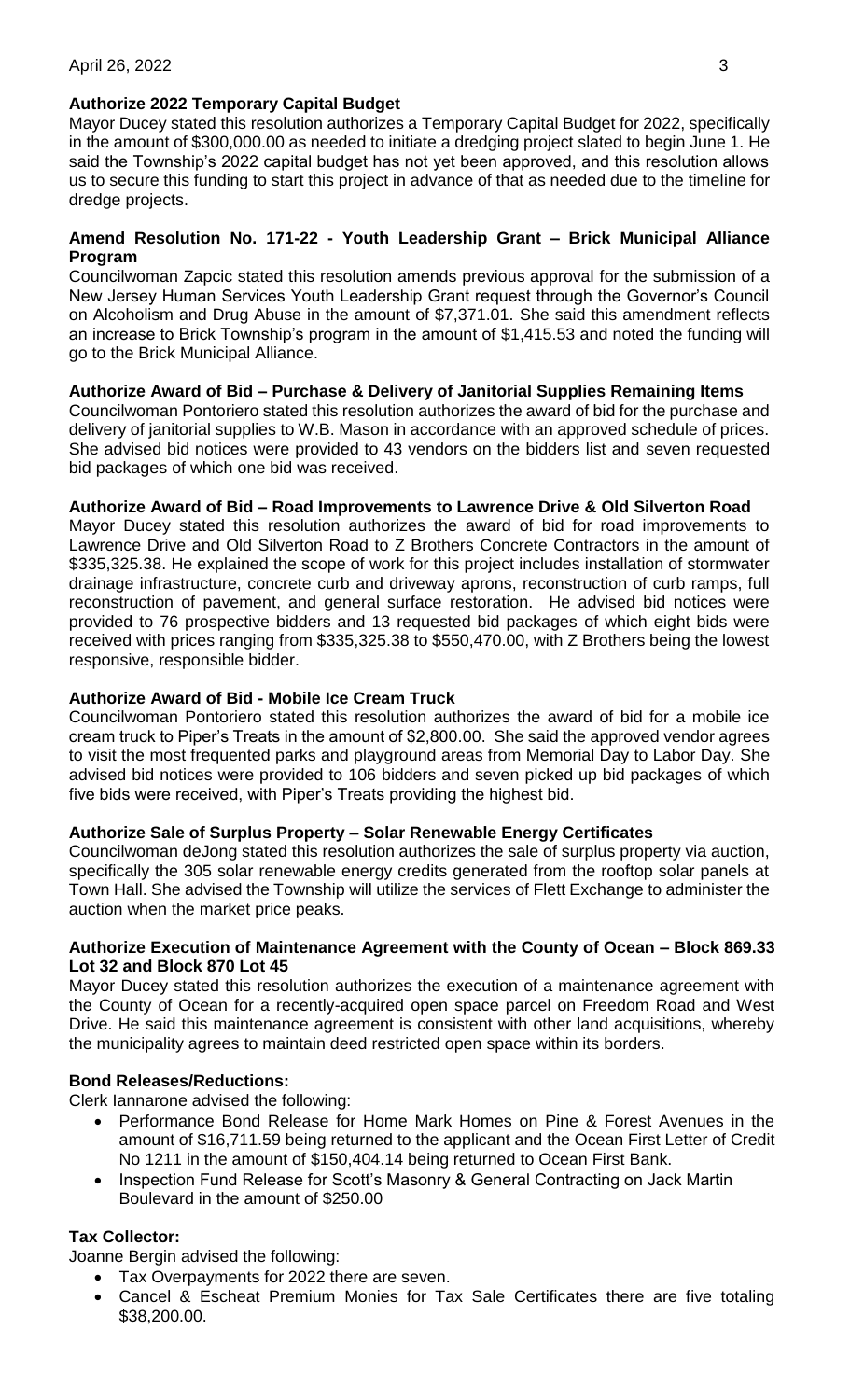President Minichino opened the public hearing on the Resolutions.

Vic Fanelli, 24 Meadow Point Drive, asked what the definition of "escheat" means on the Tax Collector resolution.

Joanne Bergin advised if there is no owner of record/deceased or no trail to the property/items on the list goes back to the State.

John Sluka, 950 Sylvia Court, spoke of the temporary capital butdge; he advised there is a website to find missing monies by State.

Nan Coll, 18 Greenbriar Boulevard, asked for a copy of the 2021 Audit findings; she asked for clarifications on several resolutions.

Clerk Iannarone advised she will email the Audit findings to her.

President Minichino along with Councilwoman Pontoriero and Mayor Ducey addressed her concerns.

There were no further comments from the public.

President Minichino closed the public hearing on the Resolutions.

President Minichino opened the public hearing on the Computer Bill Resolution.

There were no comments from the public.

President Minichino closed the public hearing on the Computer Bill Resolution.

Motion by Councilwoman Pontoriero and seconded by Councilwoman Zapcic to adopt the following Resolution:

All Council Members voted AYE on Roll Call, except: President Minichino ABSTAINED on Teamsters.

## **2022 Computer Bill Resolution in the amount of \$599,517.80**

President Minichino opened the public hearing on the Manual Bill Resolution.

There were no comments from the public.

President Minichino closed the public hearing on the Manual Bill Resolution.

Motion by Vice President Crate and seconded by Councilman Albanese to adopt the following Resolution:

All Council Members voted AYE on Roll Call.

## **2022 Manual Bill Resolution in the amount of \$472.00**

### **Ordinance on First Reading: Vacating Rights to a Public Right-of-Way – Division Street - Block 857 Lot 22**

Clerk Iannarone read the title of the Ordinance into the record.

President Minichino said the Council's Land Use Committee is recommending vacating a public right-of-way on Division Street. He said this request was originally review by the Committee in August 2021 and at that time, a resident reached out in regards to a suspected error on the tax map. He explained the suspected error appears as a "10' Wide Easement" on the tax map that runs through the property at 35 Division Street (Block 857 Lot 22). He said the easement passes through both lots 22 and 23, the neighboring property. He advised this easement actually originated on Lot 23 as a "10' Wide Right of Way and was determined by a deed from 1956 for the specific tract of land, that mentions the establishment of the R.O.W. occurring on a Civil Engineering Plan from 1951. He said the Township has been provided with a survey map, certified letters from the neighboring property owners confirming no interest, and a Termination of Access Easement.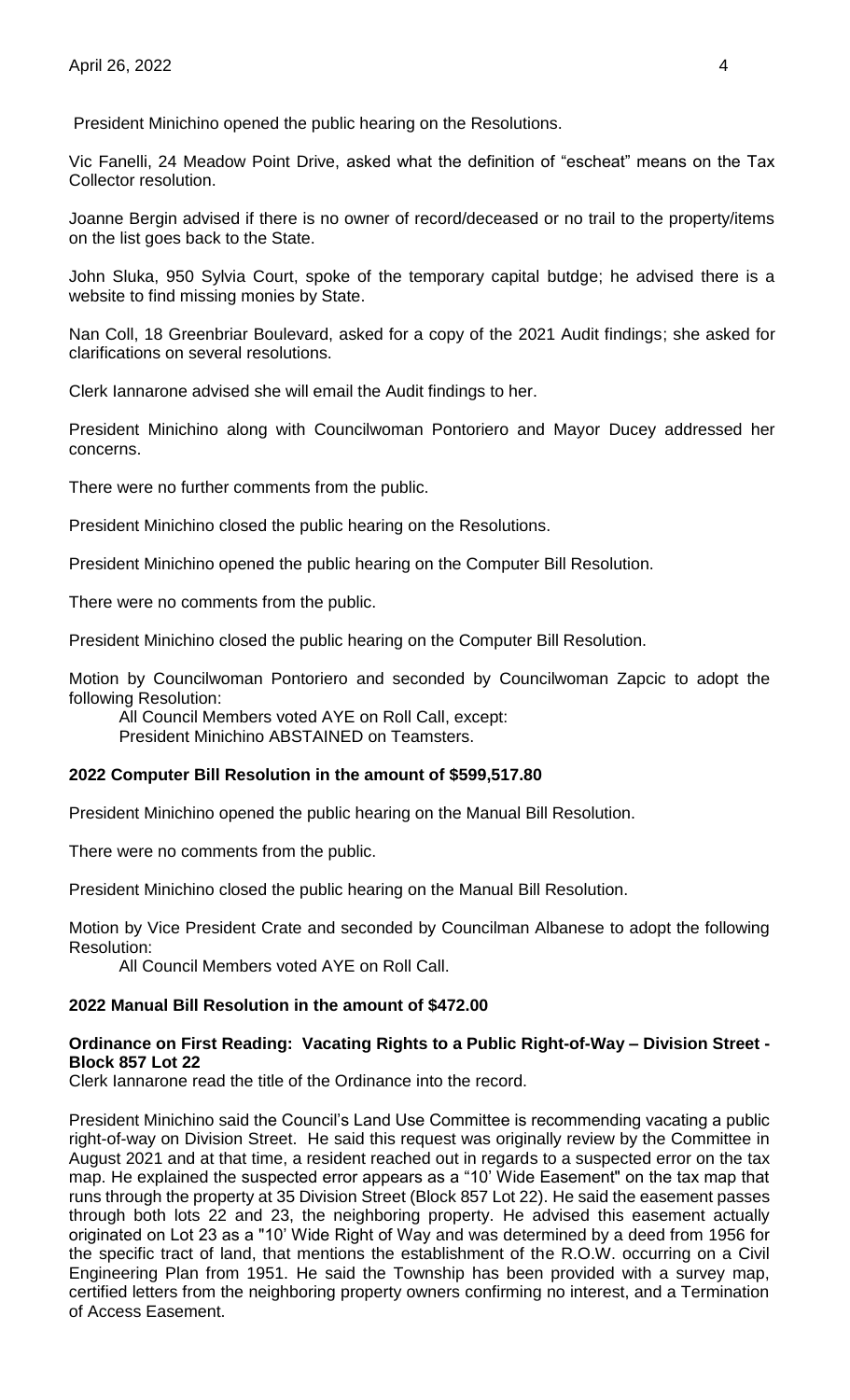Motion by Councilwoman deJong and seconded by Councilwoman Zapcic to adopt the following Ordinance on First Reading and said Ordinance be published as provided by law:

All Council Members voted AYE on Roll Call.

### **AN ORDINANCE VACATING ANY RIGHTS TO A PUBLIC RIGHT-OF-WAY ACROSS PROPERTY KNOWN AS BLOCK 857, LOT 22, TOWNSHIP OF BRICK, COUNTY OF OCEAN, STATE OF NEW JERSEY.**

**Ordinance on First Reading: Bond Ordinance – Nejecho Beach Lagoon Dredging Project.** Clerk Iannarone read the title of the Ordinance into the record.

Mayor Ducey said the Township has received a State-Wide Dredge Permit from the NJDEP, a project that was years in the making. He advised the engineering department has identified five priority areas in need of dredge and have identified Nejecho Lagoon as the first lagoon to be dredged. He noted the project is slated to start in June. He said the 2022 Capital Budget includes the up-front costs needed to begin this project, and earlier on the agenda, the Council passed a resolution approving a temporary capital budget for this project so that they can meet the State's dredging deadline. He advised this bond ordinance is needed to secure the funding for the project.

Motion by Councilwoman deJong and seconded by Councilwoman Pontoriero to adopt the following Ordinance on First Reading and said Ordinance be published as provided by law: All Council Members voted AYE on Roll Call.

> **BOND ORDINANCE PROVIDING FOR THE DREDGING OF THE NEJECHO BEACH LAGOON (BLOCK 97, LOTS 96-114 AND BLOCK 98, LOTS 1, 2, 83-95), IN AND BY THE TOWNSHIP OF BRICK, IN THE COUNTY OF OCEAN, STATE OF NEW JERSEY; APPROPRIATING \$300,000 THEREFOR AND AUTHORIZING THE ISSUANCE OF \$285,700 BONDS OR NOTES OF THE TOWNSHIP TO FINANCE PART OF THE COST THEREOF AND THE SPECIAL ASSESSMENT OF THE COST THEREOF**

**BE IT ORDAINED AND ENACTED BY THE TOWNSHIP COUNCIL OF THE TOWNSHIP OF BRICK, IN THE COUNTY OF OCEAN, STATE OF NEW JERSEY** (not less than two-thirds of all the members thereof affirmatively concurring), **AS FOLLOWS:**

**SECTION 1**. The improvements or purposes described in Section 3 of this bond ordinance are hereby authorized as a local improvements to be undertaken by the Township of Brick, in the County of Ocean, State of New Jersey (the "Township"), pursuant to N.J.S.A. 40:56-1 et seq., and the costs of said improvements shall be assessed on those properties specially benefitted thereby. For the improvements or purposes stated in Section 3, there is hereby appropriated the amount of \$300,000, including the amount of \$14,300 as the down payment for the improvements or purposes required by the Local Bond Law, N.J.S.A. 40A:2-1 et seq. (the "Local Bond Law"). Said down payment is now available therefor by virtue of a provision in a previously adopted budget or budgets of the Township for down payment or for capital improvement purposes.

**SECTION 2.** For the financing of said improvements or purposes and to meet the part of the \$300,000 appropriation not provided for by application hereunder of the down payment, negotiable bonds of the Township are hereby authorized to be issued in the principal amount of \$285,700 pursuant to, and within the limitations prescribed by, the Local Bond Law. In anticipation of the issuance of said bonds and to temporarily finance said improvements or purposes, negotiable notes of the Township in a principal amount not exceeding \$285,700 are hereby authorized to be issued pursuant to, and within the limitations prescribed by, the Local Bond Law.

**SECTION 3.** (a) The improvements hereby authorized and purposes for the financing of which said obligations are to be issued is for the dredging of the Nejecho Beach Lagoon along various real properties in the Nejecho Beach Area, including Block 97, Lots 96-114 and Block 98, Lots 1, 2, 83-95, which properties are privately owned, such improvements and purposes may also include, but are not limited to, all engineering and design work, preparation of plans and specifications, permits, bid documents, contract administration, work, materials, equipment, labor and appurtenances as necessary therefor or incidental thereto.

(b) The estimated maximum amount of bonds or notes to be issued for the improvements or purposes herein is \$285,700.

(c) The estimated cost of said improvements or purposes is \$300,000, the excess amount thereof over the said estimated maximum amount of bonds or notes to be issued therefor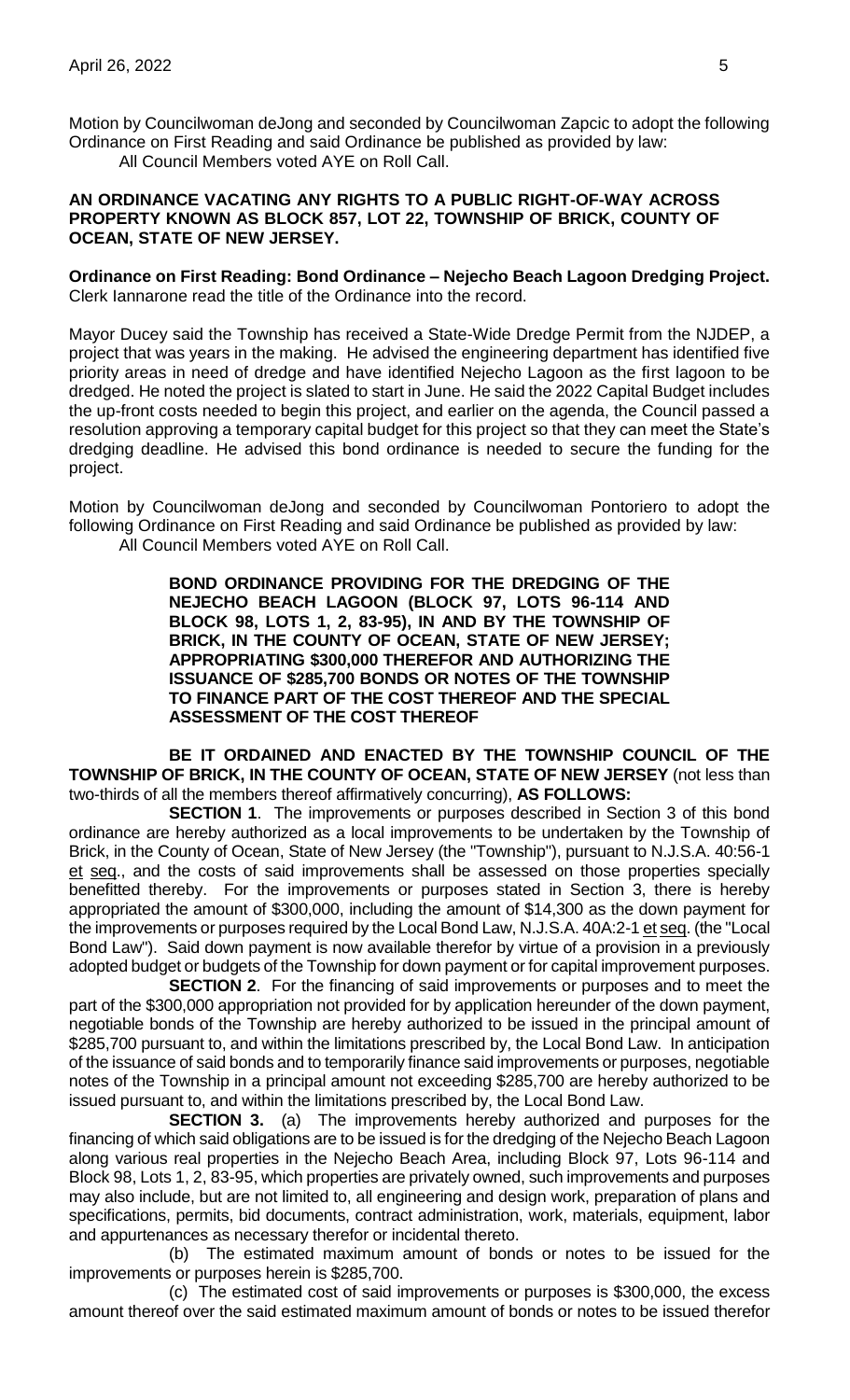being the amount of \$285,700, is the down payment for said improvements or purposes in the amount of \$14,300.

(d) The properties to be specifically benefited by these improvements are Block 97, Lots 96-114 and Block 98, Lots 1, 2, 83-95 (collectively, the "Assessed Properties"), which Assessed Properties are also on file in the office of the Township Clerk and are hereby incorporated in this bond ordinance as if more fully set forth herein.

(e) The estimated total cost of the improvements or purposes to be assessed against the Assessed Properties is \$300,000.

(f) The estimated total cost of the improvements or purposes to be contributed and borne by the Township is \$0.

**SECTION 4.** In the event the United States of America, the State of New Jersey, and/or the County of Ocean make a contribution or grant in aid to the Township for the improvements and purposes authorized hereby and the same shall be received by the Township prior to the issuance of the bonds or notes authorized in Section 2 hereof, then the amount of such bonds or notes to be issued shall be reduced by the amount so received. In the event, however, that any amount so contributed or granted shall be received by the Township after the issuance of the bonds or notes authorized in Section 2 hereof, then such funds shall be applied to the payment of the bonds or notes so issued and shall be used for no other purpose. This Section 4 shall not apply, however, with respect to any contribution or grant in aid received by the Township as a result of using funds from this bond ordinance as "matching local funds" to receive such contribution or grant in aid.

**SECTION 5**. All bond anticipation notes issued hereunder shall mature at such times as may be determined by the Chief Financial Officer of the Township, provided that no note shall mature later than one (1) year from its date. The notes shall bear interest at such rate or rates and be in such form as may be determined by the Chief Financial Officer. The Chief Financial Officer of the Township shall determine all matters in connection with the notes issued pursuant to this bond ordinance, and the signature of the Chief Financial Officer upon the notes shall be conclusive evidence as to all such determinations. All notes issued hereunder may be renewed from time to time in accordance with the provisions of the Local Bond Law. The Chief Financial Officer is hereby authorized to sell part or all of the notes from time to time at public or private sale and to deliver them to the purchaser thereof upon receipt of payment of the purchase price and accrued interest thereon from their dates to the date of delivery thereof. The Chief Financial Officer is directed to report in writing to the governing body at the meeting next succeeding the date when any sale or delivery of the notes pursuant to this bond ordinance is made. Such report must include the principal amount, the description, the interest rate, and the maturity schedule of the notes so sold, the price obtained and the name of the purchaser.

**SECTION 6.** The Township hereby certifies that it has adopted a capital budget or a temporary capital budget, as applicable, for the Township. The capital or temporary capital budget of the Township is hereby amended to conform with the provisions of this bond ordinance to the extent of any inconsistency herewith. To the extent that the purposes authorized herein are inconsistent with the adopted capital or temporary capital budget of the Township, a revised capital or temporary capital budget for the Township has been filed with the Division of Local Government Services.

**SECTION 7.** The following additional matters are hereby determined, declared, recited and stated:

(a) The improvements and purposes described in Section 3 of this bond ordinance shall be undertaken as local improvements and are not current expenses and are improvements which the Township may lawfully undertake as local improvements, the costs of which have been or shall be specially assessed on the Assessed Properties, which Assessed Properties shall be specially benefited thereby.

(b) The Township will contribute \$0 to the cost of the improvements or purposes described in Section 3 hereof, and the Assessed Properties will contribute \$300,000 to the cost of the improvements or purposes described in Section 3 hereof.

(c) The number of annual installments in which the special assessments may be paid is ten (10) years.

(d) The estimated maximum amount of special assessments shall be \$300,000.

(e) At least seven (7) days prior to such time fixed for further consideration for final passage of this bond ordinance, a copy of this bond ordinance, together with a notice of the introduction hereof, and the time and place, when and where this bond ordinance will be further considered for final passage shall be mailed to the person whose land may be affected by this bond ordinance or any assessments which may be made in pursuance thereof, so far as the same may be ascertained, to his/her last known post office address.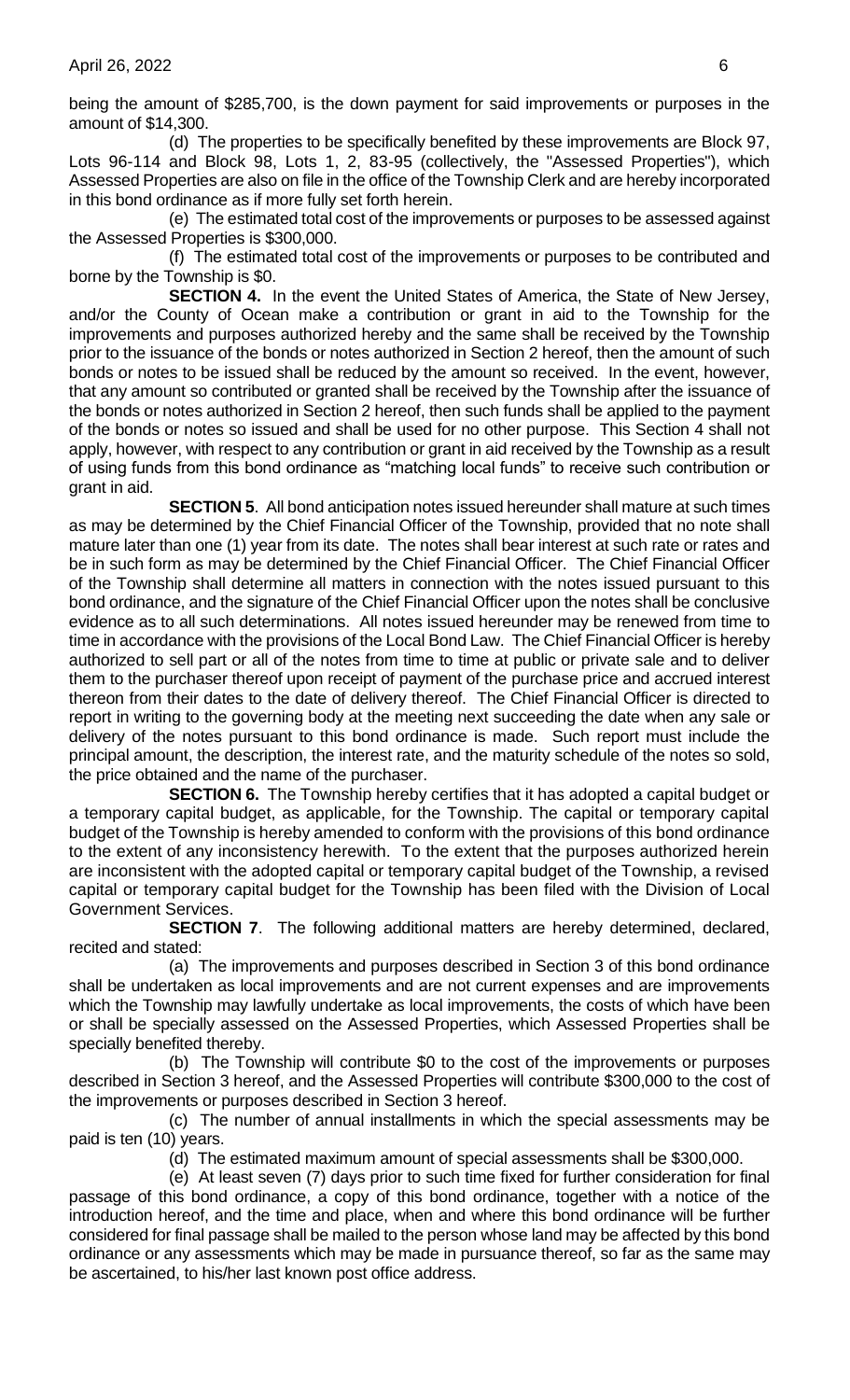(f) The period of usefulness of the improvements or purposes within the limitations of the Local Bond Law, according to the reasonable life thereof computed from the date of the bonds authorized by this bond ordinance, is twenty (20) years.

(g) The supplemental debt statement required by the Local Bond Law has been duly made and filed in the Office of the Clerk of the Township and a complete executed duplicate thereof has been filed in the Office of the Director of the Division of Local Government Services, and such statement shows that the gross debt of the Township as defined in the Local Bond Law is increased by the authorization of the bonds or notes provided for in this bond ordinance by \$285,700 and the obligations authorized by this bond ordinance will be within all debt limitations prescribed by said Local Bond Law.

(h) An aggregate amount not exceeding \$25,000 for items of expense listed in and permitted under N.J.S.A. 40A:2-20 is included in the estimated cost indicated herein for the purposes or improvements described herein.

(i) If the amount of the assessments on the Assessed Properties is less than \$300,000, then the Township will contribute the difference between such reduced assessment and the cost of the improvements.

**SECTION 8.** The full faith and credit of the Township are hereby pledged to the punctual payment of the principal of and the interest on the obligations authorized by this bond ordinance. The obligations shall be direct, unlimited obligations of the Township, and, unless paid from other sources, such as the special assessments on the Assessed Properties, the Township shall be obligated to levy *ad valorem* taxes upon all the taxable property within the Township for the payment of the obligations and the interest thereon without limitation as to rate or amount.

**SECTION 9.** The Township reasonably expects to reimburse any expenditures toward the costs of the improvements or purposes described in Section 3 hereof and paid prior to the issuance of any bonds or notes authorized by this bond ordinance with the proceeds of such bonds or notes. No funds from sources other than the bonds or notes authorized herein have been or are reasonably expected to be reserved, allocated on a long-term basis or otherwise set aside by the Township, or any member of the same "Controlled Group" as the Township, within the meaning of Treasury Regulation Section 1.150-1(e), pursuant to its budget or financial policies with respect to any expenditures to be reimbursed. This Section 9 is intended to be and hereby is a declaration of the Township's official intent to reimburse any expenditures toward the costs of the improvements or purposes described in Section 3 hereof to be incurred and paid prior to the issuance of bonds or notes authorized herein in accordance with Treasury Regulation Section 1.150-2.

**SECTION 10.** The Township covenants to maintain the exclusion from gross income under section 103(a) of the Code, of the interest on all bonds and notes issued under this ordinance on a tax-exempt basis.

**SECTION 11**. This bond ordinance shall take effect twenty (20) days after the first publication hereof after final adoption, as provided by the Local Bond Law.

### **Ordinance on Second Reading: Authorize Special Tax Assessment for Nejecho Beach Lagoon Dredging Project**

Clerk Iannarone read the title of the Ordinance into the Record.

Joanne Bergin said the Township has received a State-Wide Dredge Permit from the NJDEP, a project that was years in the making. She said the Engineering Department has identified five priority areas in need of dredge and have identified Nejecho Lagoon as the first lagoon to be dredged. She noted the project is slated to start in June. She said as a project including private property, the Township must proceed with the required cost share from the private property owners. She advised this ordinance establishes the need for the project and the need for the assessment. She said a meeting with the property owners has been scheduled for later this month to go over the specifics.

President Minichino opened the public hearing on the Ordinance.

Vic Fanelli, 24 Meadow Point Drive, questioned if this project will be approved or will the residents have to vote for this project; he questioned the useful life and if the soft costs were included.

Joanne Bergin advised they are queued up and ready to go and the residents are aware of that they are also aware there is a cost share so some are obviously wanting to have all the specifics before they commit and they will give them that window and they certainly do not want to force them to do something, but since 2015 the residents have been rigorously and consistently asking us to help them with this lagoon; she advised the 20 year useful life is a term they have use when